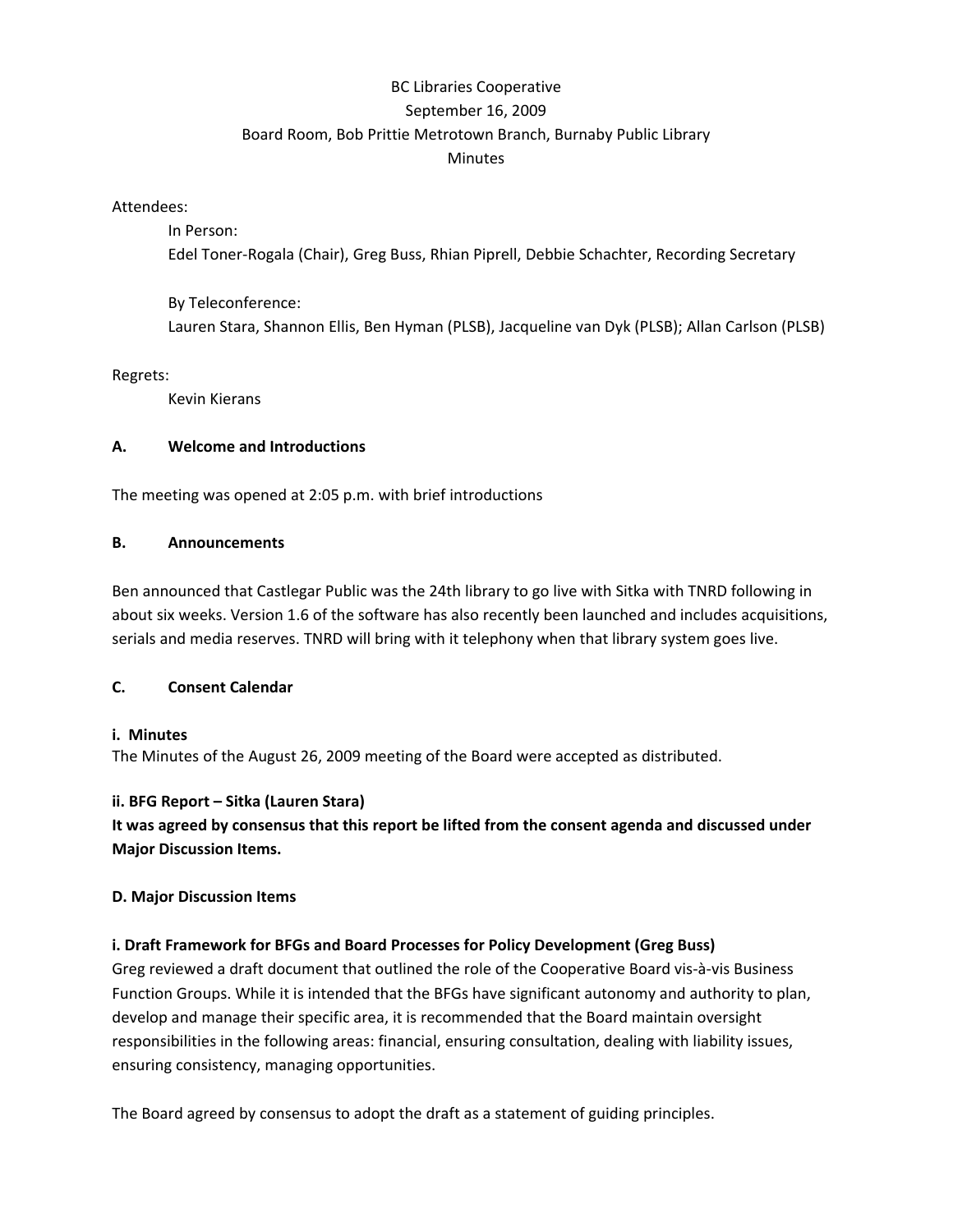### **ii. Fee Structure (Greg Buss and Ben Hyman)**

Greg and Ben provided a fee structure proposal and projections of revenue and expenses for 2010 and 2011, with anticipated surpluses to help build the Cooperative's capacity. The staffing complement is estimated to be 10.2 FTEs, and the expenses include staff travel. The staffing component may be reduced over time, after the number of migrations are reduced (after Sitka is in maintenance mode), but it is helpful to consider the amount based on current contract expenses.

Ben walked the Committee through the revised revenues and expenses based on proposed fee structure. The question of whether libraries would be able to pre‐pay lump sums for implementation and maintenance costs to avoid an annual fee (for administrative purposes) was considered. This would be acceptable and would also provide interest as an additional revenue stream.

A call for interest will go out for the  $2^{nd}$  quarter of 2010, and to inquire regarding library plans for migration in 2011, 2012 to help us to model beyond the next year.

The Board agreed that the fee structure presented giving us a premise upon which to work. We will revise our principles to reflect that the new tiered fee structure model has a level based on complexity of libraries. We need to communicate appropriately with respect to fee structure levels (i.e. larger libraries have greater complexity and requirements are greater, whereas smaller libraries have less complex needs and most likely will not ever implement some of the modules).

**Action:** Ben, with the input of Greg and Debbie, to project out to 2013/2014 as the point when all libraries are on, and it is the recurring model by then with only recurring fees and no PLSB funding (project past everyone coming on board by 2013/2014).

Greg suggested the need for a workshop with the larger libraries to determine what functionality these libraries need, to ensure buy‐in and appropriate development of Sitka. Ben is talking with Michael Burris about an InterLINK workshop, so may be able to combine the two.

Edel and Ben will discuss the timing of this workshop or "think tank" with a focus on issues, such as unique aspects of particular types of libraries' services and how these will be maintained (how will this affect my brand"?).

#### **ii. BFG Report – Sitka (Lauren Stara)**

Lauren reported on the policy documents. The catalogue document was approved by the working group without any additional changes. The OneCard Policy had questions about privacy, specifically wording changed in the patron option to "opt out" related to the need to retain only 1 record per person in Sitka.

"Sitka Consortial Libraries Privacy Policy", title changed, and accepted by the Business Function Group and forwarded now to the Board for approval.